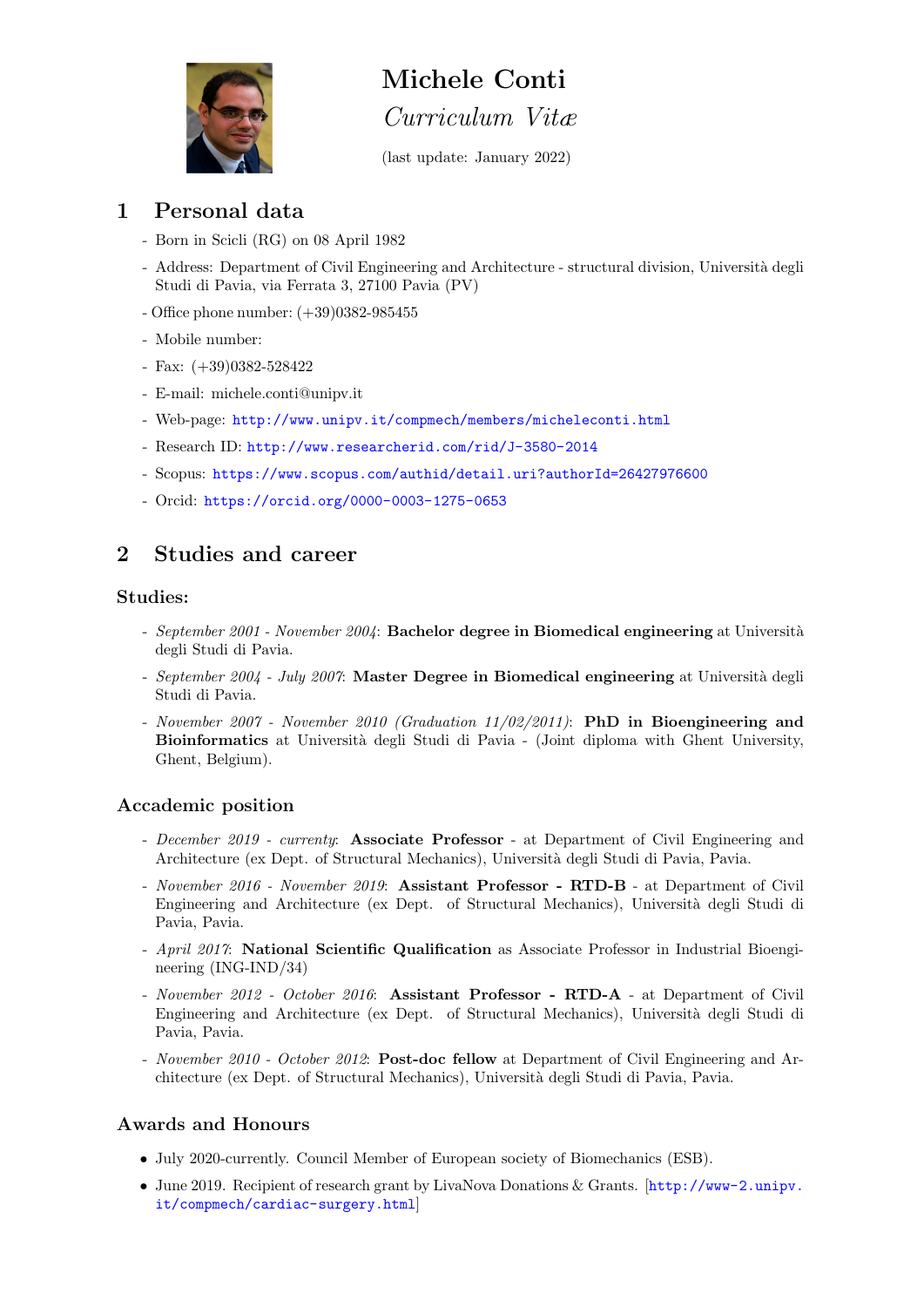- April 2016. Winner of European Society of Cardiology (ESC) Research Grant. [[https://](https://www.escardio.org/Research/Research-Funding/ESC-research-grants) [www.escardio.org/Research/Research-Funding/ESC-research-grants](https://www.escardio.org/Research/Research-Funding/ESC-research-grants)] suppoting emboflow project (see related article [<https://www.ncbi.nlm.nih.gov/pubmed/30341729>])
- December 2014. Winner of E. Kieffer Prize for the study 'Impact of TEVAR on thoracic Aortic Elasticity'. 6th International Congress Aortic Surgery and Anesthesia How to do it, Milan, Dec. 11-13, 2014.
- 2013-2015. President of Italian Chapter of European Society of Biomechanics (ESB-ITA) [[http:](http://www.esb-ita.it/main/info/executive-board/) [//www.esb-ita.it/main/info/executive-board/](http://www.esb-ita.it/main/info/executive-board/)].
- 2010: PhD thesis selected as the Italian candidate for the ECCOMAS (European Community on Computational Methods in Applied Sciences) Award for the Best PhD Theses 2010.

# Teaching experience

- 2018-currently: Professor for Fluidodinamica applicata Biomacchine course held at the Faculty of Engineering of Università degli Studi di Pavia (I year master degree in Bioengineering).
- 2014-currently: Professor for Biomeccanica e simulazione di dispositivi biomedici course held with Prof. F. Auricchio at the Faculty of Engineering of Universitàdegli Studi di Pavia (II year bachelor degree in Bioengineering).
- Years:  $2008 / 2010 / 2011 / 2012 / 2013$ : Tutor for Biomechanics course held by Prof. F. Auricchio at the Faculty of Engineering of Università degli Studi di Pavia.
- Years: 2009-2010 / 2013-2014-currently: Tutor for Mechanics of Biological Materials held by Prof. F. Auricchio at the Faculty of Engineering of Università degli Studi di Pavia.
- $15/05/2017$  currently [Member of PhD committee]: Università degli Studi di PAVIA TEC-NOLOGIE PER LA SALUTE, BIOINGEGNERIA E BIOINFORMATICA - Ciclo: XXXIII.
- 15/03/2016 currently [Member of PhD committee]: Università degli Studi di PAVIA INGEG-NERIA CIVILE E ARCHITETTURA - Ciclo: XXXII.
- $09/04/2015$   $30/05/2018$  [Member of PhD committee]: Università degli Studi di PAVIA IN-GEGNERIA CIVILE E ARCHITETTURA - Ciclo: XXXI.
- $12/05/2014$   $30/05/2017$  [Member of PhD committee]: Università degli Studi di PAVIA IN-GEGNERIA CIVILE E ARCHITETTURA - Ciclo: XXX.
- 14/09/2013 30/09/2016 [Member of PhD committee]: I.U.S.S. Istituto Universitario di Studi Superiori - PAVIA - MECCANICA COMPUTAZIONALE E MATERIALI AVANZATI

#### Organization of Workshops, Scientific meetings, Schools

- Winter School 'Bioprinting From printing set-up to laboratory analysis and Biomechanics'. Pavia, Italy, 11-13/02/2020. Website: <http://bioprintingwinterschool.unipv.it>
- Thematic workshops 2018-2020 Bioprinting from 3D printing set-up to laboratory analysis [http://www-2.unipv.it/compmech/bioprinting/meetings\\_events.html](http://www-2.unipv.it/compmech/bioprinting/meetings_events.html)
- '3D printing and Biomechanics'  $2^o$  Congresso IDBN Italian Digital Biomanufacturing Network & III Thematic Conference ESB-ITA - European Society of Biomechanics-ITA (Pavia, Italy, 5- 7/09/2018). National conference, member of the local organising committee: F. Auricchio, MC, S. Marconi. Website: [http://www-2.unipv.it/compmech/idbn\\_home.html](http://www-2.unipv.it/compmech/idbn_home.html)
- The third ECCOMAS thematic conference on Biomedical Technology ICBT17 (Hannover, Germany, 6-8/11/2017). Mini-symposium entitled Simulations for cardiovascular diagnosis and treatment: from computer through devices to bedside. F. Auricchio, MC, S. Korossis, M. Marino, P. Wriggers.
- The third ECCOMAS thematic conference on Biomedical Technology ICBT17 (Hannover, Germany,  $6-8/11/2017$ . Member of the scientific committee.
- ESB-ITA, 28-29/09/2017. co-organizer of VII Annual Meeting of ESB Italian Chapter, Rome (IT). <http://www.esb-ita.it/main/meetings/>
- AIMETA 2017 XXIII Congresso dell'Associazione Italiana di Meccanica Teorica e Applicata, Salerno, 4-7/9/2017 Salerno, Italy. Mini-symposium entitled Theoretical and Applied Biomechanics for Cardiovascular Problems. MC, M. Marino, G. Vairo, M. Zingales.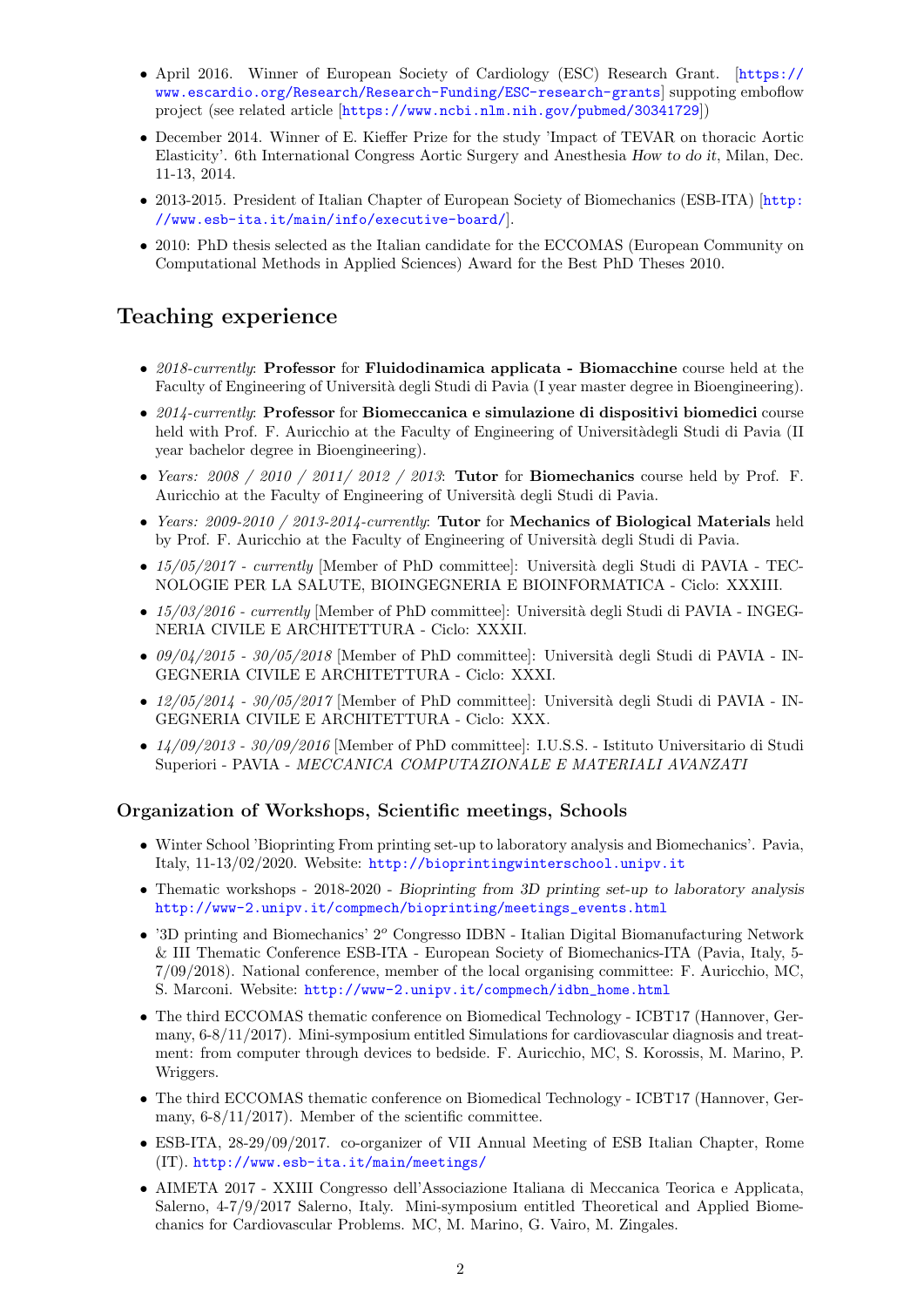- ECCOMAS Congress 2016 (VII European Congress on Computational Methods in Applied Sciences and Engineering). 5-10/6/2016, Crete, Greece. Mini-symposium entitled Simulation Of Cardiovascular Procedures And Devices. F. Auricchio, MC, S. Morganti, A. Veneziani.
- XXI Convegno Italiano di Meccanica Computazionale e dell'VIII Riunione del Gruppo Materiali AIMETA (Lucca, Italia, 27-29/06/2016). Mini-symposium entitled Caratterizzazione e modellazione multifisica di tessuti biologici e Biomateriali. M. Marino, P. Vena, MC, L. Cristofolini e D. Gallo.
- ESB-ITA thematic conference, 8-9/9/2016, Frontier Biomechanical Challenge in Cardiovascular Physiopathology, co-organizer and member of the scientific committee, Palermo (IT)
- ESB-ITA, 22/06/2016. co-organizer of VI Annual Meeting of ESB Italian Chapter, Naples (IT).
- ESB-ITA, 05/06/2015. co-organizer of V Annual Meeting of ESB Italian Chapter, Milan(IT).
- ESB-ITA, 27/06/2014. co-organizer of IV Annual Meeting of ESB Italian Chapter, Pavia (IT).

### 3 Participation in research projects

- [Unit Leader] October 2020- currently: New patient-specific functional assessment of the anomalous aortic origin of coronary arteries: stratifying the risk for myocardial ischemia and sudden death., Ricerca finalizzata 2019 - Ministero della Salute, coordinator: Dr. M. Lo Rito.
- [Unit Leader] Apr 2019- currently: Impact of peripheral endovascular repair on femoral-popliteal artery kinematic: from clinical experience to in vivo biomechanical modeling (PERFEKT study), Ricerca finalizzata 2018 - Ministero della Salute, coordinator: Dr. B. Pane. Webpage: [http:](http://www-2.unipv.it/compmech/perfekt.html) [//www-2.unipv.it/compmech/perfekt.html](http://www-2.unipv.it/compmech/perfekt.html)
- [Team Member] Apr 2018 currently: Mapping of aortic arch hemodynamics by biomechanical analysis and modeling for planning Thoracic Endovascular Aortic Repair (TEVAR), Ricerca finalizzata 2016 - Ministero della Salute, coordinator: Dr. M. Marrocco.
- [Unit Leader] February 2018 currently: Cryoballoon atrial fibrillation ablation: in vivo evaluation of tissue effects and predictors of durable lesions, Ricerca finalizzata 2016 - Ministero della Salute, coordinator: Dr. M. Anselmino. Webpage: [http://www-2.unipv.it/compmech/](http://www-2.unipv.it/compmech/cryoballoon.html) [cryoballoon.html](http://www-2.unipv.it/compmech/cryoballoon.html)
- [Team Member] 2016 2018: CINECA, Bando L.I.S.A., B-BeST Bringing Biomedical Simulations to clinical Target.
- [Unit Leader] November 2015 currently: Impact of carotid endarterectomy and stenting on hemodynamics, fluid-structure interaction, autonomic modulation, and cognitive brain function, Ricerca finalizzata 2013 - Ministero della Salute, coordinator: Dr. M. Marrocco. Webpage: <http://www-2.unipv.it/compmech/barox.html>
- [Team Member] Jan 2014 Dec 2016: Fondazione Cariplo, Regione Lombardia, iCardioCloud: bringing cardiovascular vital reality to clinical bedside practice through cloud platform: implementation of a US excellence paradigm into Lombardia SSR., coordinator: Prof. F. Auricchio.
- [Team Member] Jan 2014 Dec 2014: Progetto Bandiera CNR (National Research Council), Fab@Hospital. Hospital Factory for Manufacturing Customized, Patient Specific 3D Anatomo-Functional Model and Prostheses., coordinator: Dr. E. Lanzarone (IMATI ). [http://www.](http://www.camelopardo.com/03_fabbricadelfuturo/progetti/sottoprogetto-2/progetto-fabathospital/) [camelopardo.com/03\\_fabbricadelfuturo/progetti/sottoprogetto-2/progetto-fabathospital/](http://www.camelopardo.com/03_fabbricadelfuturo/progetti/sottoprogetto-2/progetto-fabathospital/)
- [Team Member] November 2011 November 2015: FP7 Ideas ERC Starting Grant, ISOBIO-Isogeometric Methods for Biomechanics, coordinator: Prof. A. Reali.
- [Team Member] 2010 2013: CILEA, Bando L.I.S.A., BIO-FSI: fluid-structure interaction (FSI) to evaluate the impact of root compliance on valve physiology, coordinator: Prof. F. Auricchio.
- [Team Member] June 2009 December 2012: Fondazione Cariplo, Aortic VAlve Sparing: toward an innovative PROsthesis design (through the exploitation of advanced materials and computational mechanics), coordinator: Prof. F. Auricchio.

# 4 Research activity

#### Abroad research period

- September 2015: Institute: UMCU (University Medical Center Utrecht), Utrecht, NL; topic: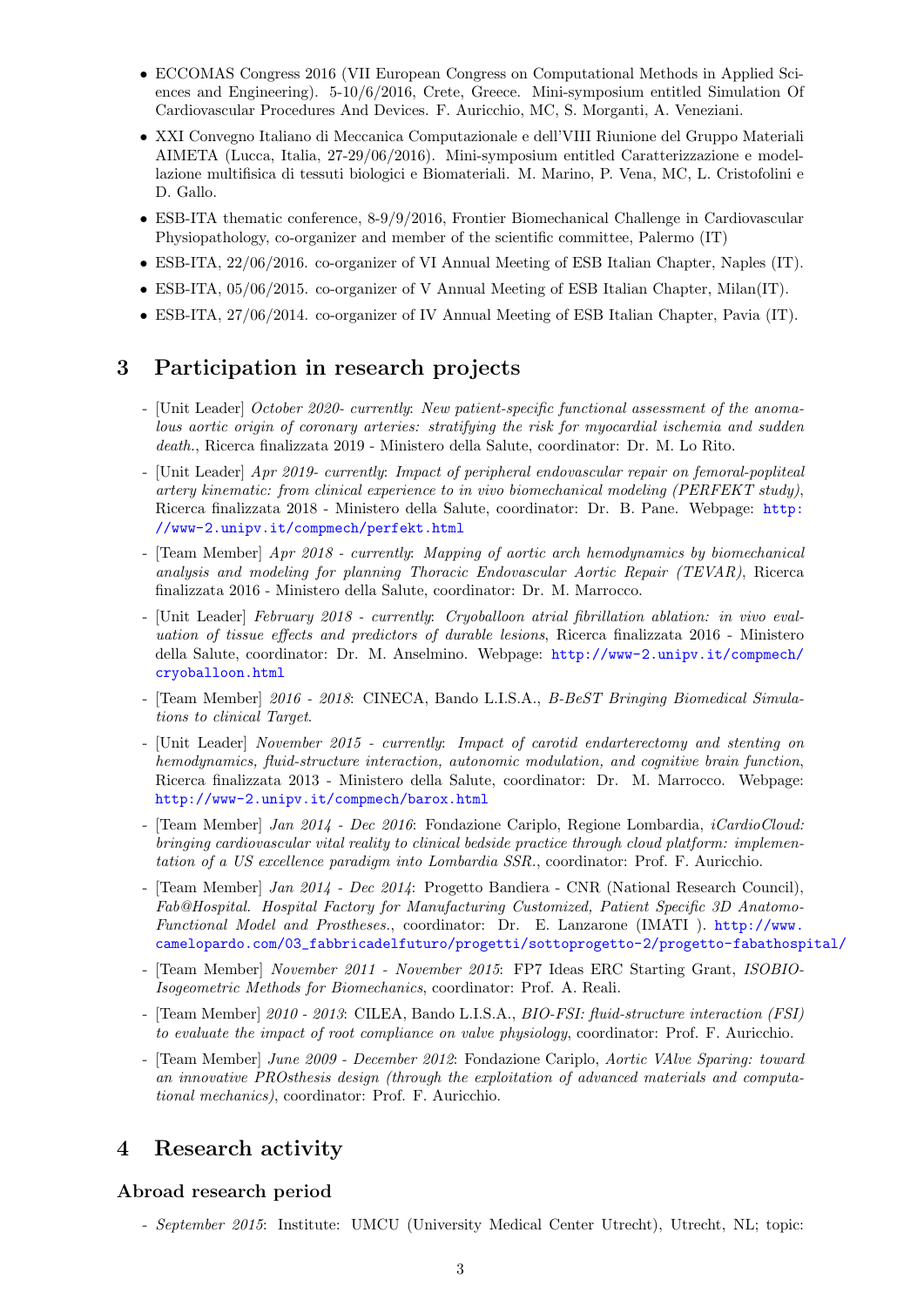Aortic Biomechanics (Erasmus Plus Grant).

- February 2013: Institute: UCSD (University of California at San Diego), San Diego, USA; topic: Computational fluid-dynamics of carotid arteries.
- September 2011: Institute: KAUST (King Abdullah University of Science and Technology), Thuwal, South Arabia; topic: generation of multi-patch domains for patient-specific iso-geometric analysis.
- from June 2006 to September (periodically): Institute: IBiTech (Institute Biomedical Technology), Ghent University, Ghent, Belgium; topic: numerical simulation of carotid stenting.

### Editorial activity

- Reviewer of several scientific peer-review journals. Among them: Journal of Biomechanics, Medical Engineering & Physics (MEP), Computer Methods in Biomechanics and Biomedical Engineering (CMBBE), IEEE-Transactions on Biomedical Engineering (TBME), Journal of Endovascular Therapy (JEVT), International Journal for Numerical Methods in Biomedical Engineering, Annals of Biomedical Engineering (ABME), BioMedical Engineering OnLine, Cardiovascular Engineering and Technology (CVET), International Journal of Artificial Organs (IJAO), Computer Methods in Applied Mechanics and Engineering (CMAME), PLOS ONE, Journal of Material and Design (JMAD), Computers in Biology and Medicine (CBM), Journal of Biomechanical Engineering - ASME, Scientific Reports, Journal of Clinical Medicine.
- Associate Editor of International Journal of Artificial Organs for Focus Issue 3D printing for biomedical applications.
- Topic Editor of 3D printing: shaping biomaterials in Frontiers Research Topics [https://www.](https://www.frontiersin.org/research-topics/12283/3d-printing-shaping-biomaterials) [frontiersin.org/research-topics/12283/3d-printing-shaping-biomaterials](https://www.frontiersin.org/research-topics/12283/3d-printing-shaping-biomaterials)

#### Commissions of trust

- JULY 2019: committee member of PhD graduation of Dr. A. Ielapi, Ghent University, Ghent, Belgium.
- MAY 2019: committee member of PhD graduation of Dr. M. Selmi, University of Verona, Verona, Italy.
- MAY 2018: committee member of PhD graduation of Dr. G. De Nisco, Politecnico di Torino, Turin, Italy.
- 2017-2018: project reviewer for Netherlands Organisation for Scientific Research (NWO)
- FEBRUARY 2017: project reviewer for Natural Sciences and Engineering Research Council of Canada
- DECEMBER 2017: project reviewer for Swiss National Science Foundation (SNSF)
- MAY 2016: project reviewer for Research Foundation Flanders (Fonds Wetenschappelijk Onderzoek - Vlaanderen, FWO)
- JANUARY 2016: committee member of PhD graduation of Dr. N. Debusschere, Ghent University, Ghent, Belgium.
- JULY 2014: project reviewer for EU FORTISSIMO call (HORIZON2020).
- JUNE 2014: committee member of PhD graduation of Dr. F. Iannaccone, Ghent University, Ghent, Belgium.

#### Main research interests

- a. Numerical simulation of minimally-invasive cardiovascular devices.
- b. Development of informatics tools for medical imaging analysis.
- c. Experimental set-up for in-vitro tests of endovascular devices. See [http://www.unipv.](http://www.unipv.it/compmech/beta-lab.html) [it/compmech/beta-lab.html](http://www.unipv.it/compmech/beta-lab.html)
- d. Isogeometric analysis for biomechanics. See [http://www.unipv.it/alereali/isobio.](http://www.unipv.it/alereali/isobio.html) [html](http://www.unipv.it/alereali/isobio.html).
- e. 3D (bio)printing/additive manufacturing for biomedical applications. See [http://](http://www.unipv.it/compmech/proto-lab.html) [www.unipv.it/compmech/proto-lab.html](http://www.unipv.it/compmech/proto-lab.html).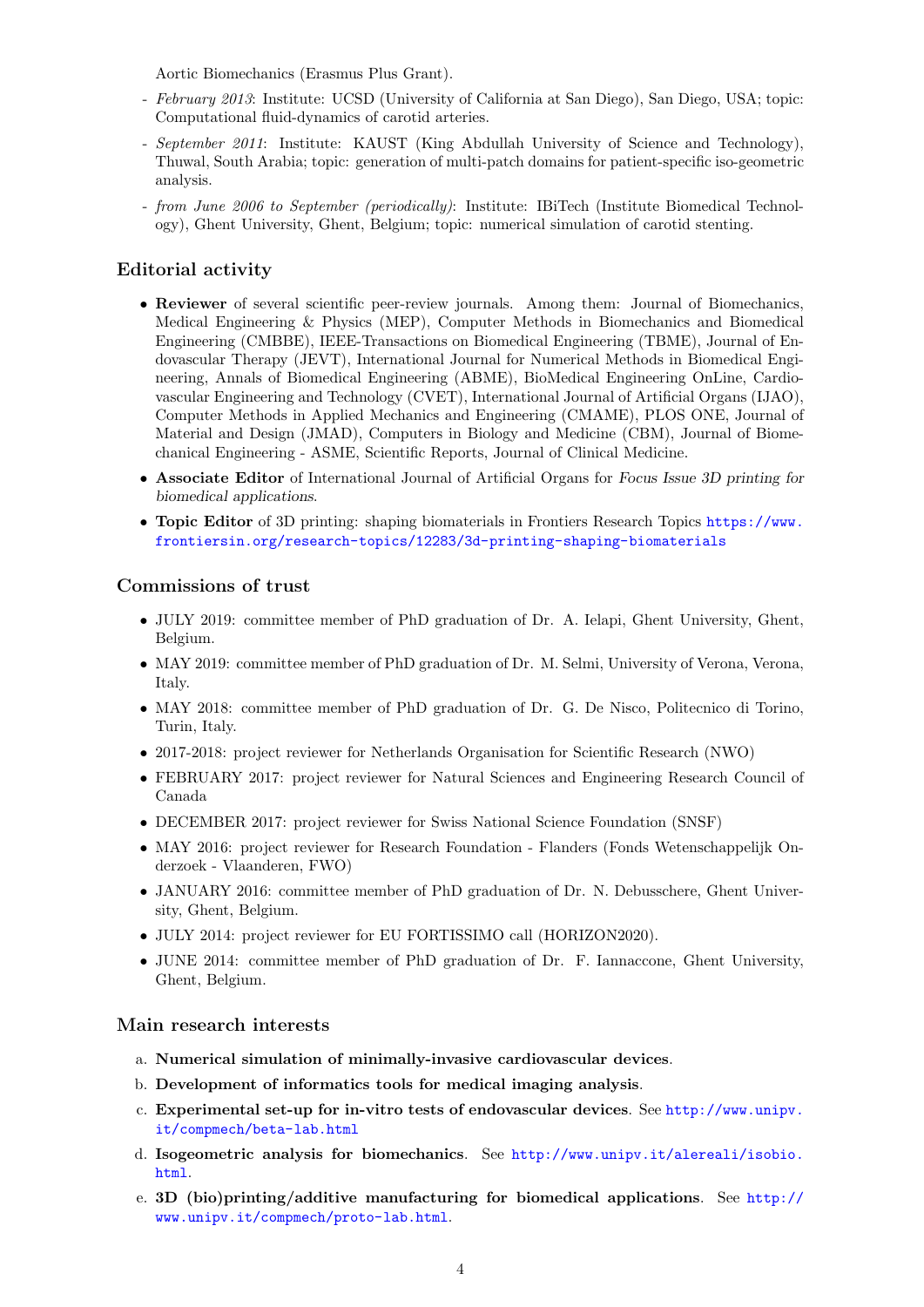# 5 Scientific/scholarly publications

### Publication resume - Scopus

- Search criterion: AU-ID ( "Conti, Michele" 26427976600 )
- From 2009 to 01/02/2020
- Documents: 86
- Sum of the Times Cited: 748
- $\bullet$  h-index: 15

#### Journal Articles

- 1. Conti M., Ferrarini A., Finotello A., Salsano G., Auricchio F., Palombo D., Spinella G., Pane B. Patient-specific computational fluid dynamics of femoro-popliteal stent-graft thrombosis. Accepted for publication in Medical Engineering & Physics.
- 2. Conti M., Romarowski R. M., Ferrarini A., Stochino M., Auricchio F., Morganti S., von Segesser L. K., Ferrari E. PATIENT-SPECIFIC COMPUTATIONAL FLUID DYNAMICS ANALYSIS OF TRANSCATHETER AORTIC ROOT REPLACEMENT WITH CHIMNEY CORONARY GRAFTS. Accepted for publication in Interactive CardioVascular and Thoracic Surgery.
- 3. Lo Rito, M., Romarowski, R.M., Rosato, A., Pica, S., Secchi, F., Giamberti, A., Auricchio, F., Frigiola, A., Conti, M.. Anomalous Aortic Origin of Coronary Artery Biomechanical Modeling: Toward Clinical Application. Accepted for publication in The Journal of Thoracic and Cardiovascular Surgery
- 4. Spinella, G., Finotello, A., Pisa, F. R., Conti, M., Mambrini, S., Pratesi, G., ... & Pane, B. (2020). Geometrical evaluation of aortic sac remodeling during two-step thoraco-abdominal aortic aneurysm endovascular repair. Annals of Vascular Surgery.
- 5. Fantazzini, A., Espostito, M., Finotello, A., Auricchio, F., Basso, C., Spinella, G., Conti, M., 3D Automatic Segmentation of Aortic Computed Tomography Angiography Combining Multi-View 2D Convolutional Neural Networks. Journal of Medical Imaging.
- 6. Pisani, S., Dorati, R., Scocozza, F., Mariotti, C., Chiesa, E., Bruni, G., Genta, I., Auricchio, F., Conti, M., Conti, B. Preliminary investigation on a new natural based Poly (gamma-glutamic acid) /Chitosan bioink. Journal: Journal of Biomedical Materials Research Part B: Applied Biomaterials. Accepted for publication.
- 7. Conti, M., & Marconi, S. (2019). Three-dimensional printing for biomedical applications (Editorial). The International Journal of Artificial Organs 2019, Vol. 42(10) 537-538
- 8. Fantini, V., Bordoni, M., Scocozza, F., Conti, M., Scarian, E., Carelli, S., Di Giulio ,A. M., Marconi, S., Pansarasa, O., Auricchio, F., Cereda, C. (2019). Bioink Composition and Printing Parameters for 3D Modeling Neural Tissue. Cells, 8(8), 830.
- 9. Auricchio, F., Conti, M., & Romarowski, R. M. (2019). Usefulness of computational fluid dynamics in penetrating aortic ulcer. Annals of Cardiothoracic Surgery, 8(4), 492-493. ISO 690
- 10. D Spinelli, S Marconi, R Caruso, M Conti, F Benedetto, H Beaufort De, F Auricchio, S Trimarchi. 3D printing of aortic models as a teaching tool for improving understanding of aortic disease. The Journal of cardiovascular surgery. 2019 Oct;60(5):582-588. doi: 10.23736/S0021-9509.19.10841-5. Epub 2019 Jun 26.
- 11. Auricchio, F., Conti, M., Romarowski, R. M., De Beaufort, H. W., Grassi, V., & Trimarchi, S. (2019). Computational tools for thoracic endovascular aortic repair planning. Italian Journal of Vascular and Endovascular Surgery, 26(1), 51-58.
- 12. G. Spinella, A. Finotello, B. Pane, G. Salsano, S. Mambrini, A. Kamenskiy, V. Gazzola, G. Cittadini, F. Auricchio, D. Palombo, M. Conti. In Vivo Morphological Changes of the Femoropopliteal Arteries due to Knee Flexion After Endovascular Treatment of Popliteal Aneurysm. Journal of Endovascular Therapy, 2019.
- 13. Hajikhani A, Scocozza F, M. Conti, Marino M, Auricchio F, Wriggers P. Experimental characterization and computational modeling of hydrogel cross-linking for bioprinting applications. The International Journal of Artificial Organs. 2019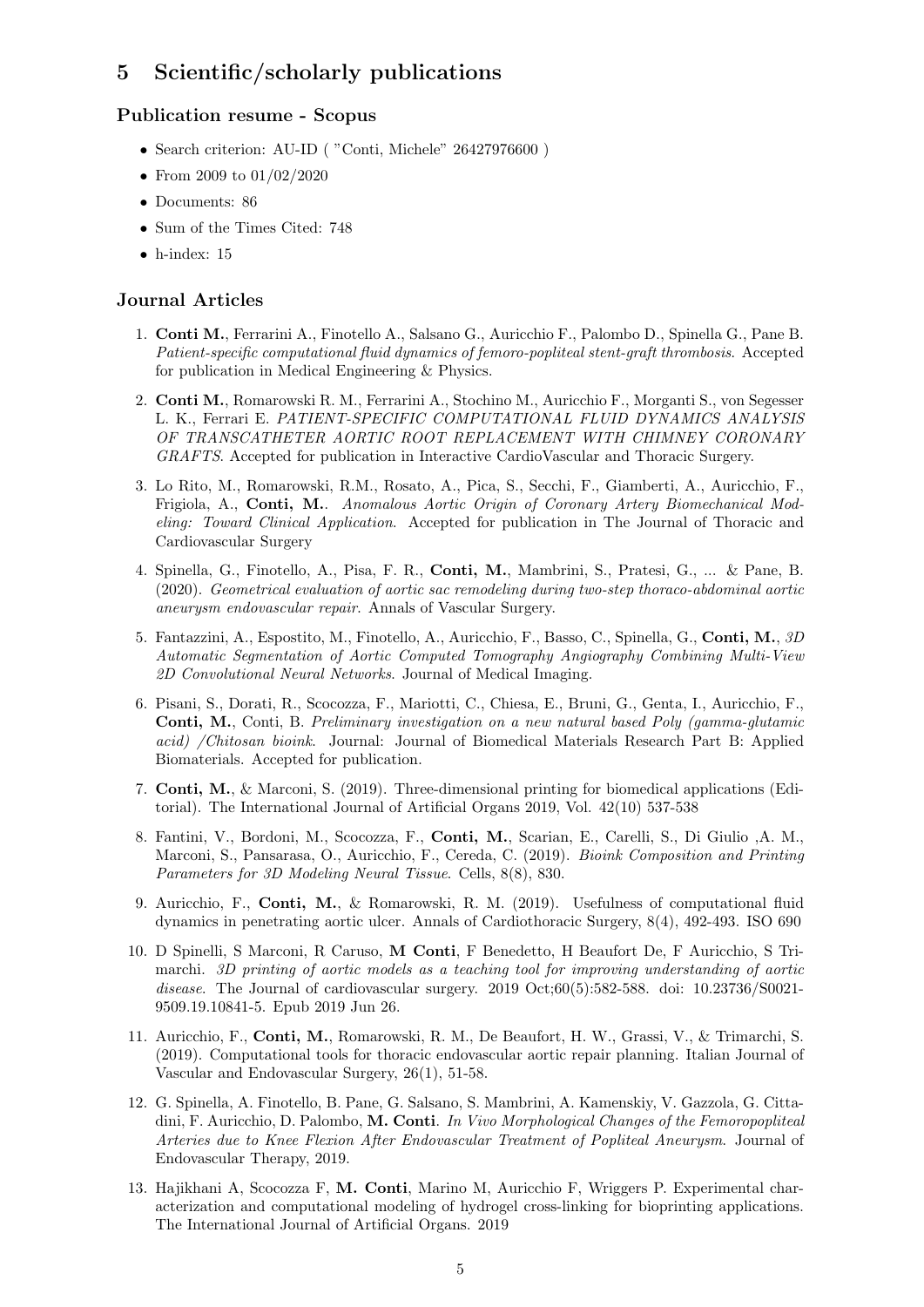- 14. van Bakel TM, Romarowski RM, Morganti S, van Herwaarden JA, Moll FL, de Beaufort HW, Marrocco-Trischitta MM, Secchi F, M. Conti, Auricchio F, Trimarchi S. Blood flow after endovascular repair in the arch: a computational analysis. AORTA, 6(03), 081-087.
- 15. G. Spinella, A. Finotello, M. Conti, E. Faggiano, B. Pane, F. Auricchio, D. Palombo. Assessment of geometrical remodeling of the aortic arch after hybrid treatment. European Journal of Cardio-Thoracic Surgery, Volume 55, Issue 6, June 2019, Pages 1045?1053, https://doi.org/10.1093/ejcts/ezy397
- 16. M. Conti, S. Marconi, G. Muscogiuri, M. Guglielmo, A. Baggiano, G. Italiano, F. Auricchio, D. Andreini, M. G. Rabbat, A. I. Guaricci, G. Fassini, A. Gasparetti, F. Costa, C. Tondo, A. Maltagliati, M. Pepi, G. Pontone. Left atrial appendage closure guided by 3D computed tomography printing technology: a case control study. Accepted for publication in Journal of Cardiovascular Computed Tomography.
- 17. M. M. Marrocco-Trischitta, R. M. Romarowski, H. W. de Beaufort, M. Conti, R. Vitale, F. Secchi, F. Auricchio, S. Trimarchi. The modified arch landing areas nomenclature identifies hostile zones for endograft deployment: A confirmatory biomechanical study in patients submitted to thoracic endovascular aortic repair. Accepted for publication in European Journal of Cardio-Thoracic Surgery (EJCTS).
- 18. R. M. Romarowski, M. Conti, S. Morganti, V. Grassi, M. M. Marrocco-Trischitta, S. Trimarchi, F. Auricchio. Computational simulation of TEVAR in the ascending aorta for optimal endograft selection: a patient-specific case study. Accepted for publication in Computers in Biology and Medicine.
- 19. M. Conti, S. Vanderberghe, S. Marconi, E. Ferrari, F. Auricchio, S. Demertzis. Reversed auxilliary flow to reduce embolism risk during TAVI: a computational simulation and experimental study, to Cardiovascular. Accepted for publication in CVET.
- 20. G.M. Formato, M. Lo Rito, F. Auricchio, A. Frigiola, M. Conti. Aortic Expansion Induces Lumen Narrowing in Anomalous Coronary Arteries: A Parametric Structural Finite Element Analysis. J Biomech Eng. 2018;140(11):111008-111008-9. doi:10.1115/1.4040941.
- 21. A. Finotello, E. Faggiano, M. Conti, G. Spinella, B. Pane, D. Palombo and F. Auricchio. Medical image analysis to measure the follow-up geometry of thoraco-abdominal aortic aneurysms treated with multilayer flow modulator stent. Accepted for publication in Computer Methods in Biomechanics and Biomedical Engineering: Imaging & Visualization.
- 22. Marconi S., Lanzarone E., Van Bogerijen G., M. Conti, Secchi F., Trimarchi S., and Auricchio F. A compliant aortic model for in vitro simulations: design and manufacturing process. Accepted for publication in Medical Engineering & Physics.
- 23. A. Finotello, S. Marconi, B. Pane, M. Conti, V. Gazzola, S. Mambrini, F. Auricchio, D. Palombo, G. Spinella. 12-year follow-up post-TEVAR in type B aortic dissection shown by 3D printing. Accepted for publication in Annals of Vascular Surgery.
- 24. Marone E.M., Auricchio F., Marconi S., M. Conti, Rinaldi L. F., Pietrabissa A., Argenteri A. Effectiveness of 3D printed models in the treatment of complex aortic diseases. Accepted for publication in J Cardiovasc Surg
- 25. Romarowski RM., Faggiano E., M. Conti, Morganti S., Reali A., Auricchio F. A computational framework for thoracic aortic endograft simulation: from imaging to virtual haemodynamics. Accepted for publication in Computer and Fluids
- 26. G. Spinella, A. Finotello, E. Faggiano, B. Pane, M. C. Perfumo, M. Conti, S. Morganti, F. Auricchio, D. Palombo. Mid-term follow-up geometrical analysis of thoraco-abdominal aortic aneurysms treated with multilayer flow modulator. Annals of Vascular Surgery, 2018, available onllne.
- 27. M. M. Marrocco-Trischitta, T. M. van Bakel, R. M. Romarowski, H. W. de Beaufort, M. Conti, J.A. van Herwaarden, F. Moll, F. Auricchio, S. Trimarchi. The Modified Arch Landing Areas Nomenclature (MALAN) Improves Prediction of Stent Graft Displacement Forces: Proof of Concept by Computational Fluid Dynamics Modelling. European Journal of Vascular and Endovascular Surgery 2018; 55(4), pp. 584-592
- 28. H. W. de Beaufort, A. Ferrara, M. Conti, F.L. Moll, J.A. van Herwaarden, C.A. Figueroa, J. Bismuth, F. Auricchio, S. Trimarchi. Comparative analysis of porcine and human thoracic aortic stiffness. European Journal of Vascular and Endovascular Surgery 2018; 55(4), pp. 560-566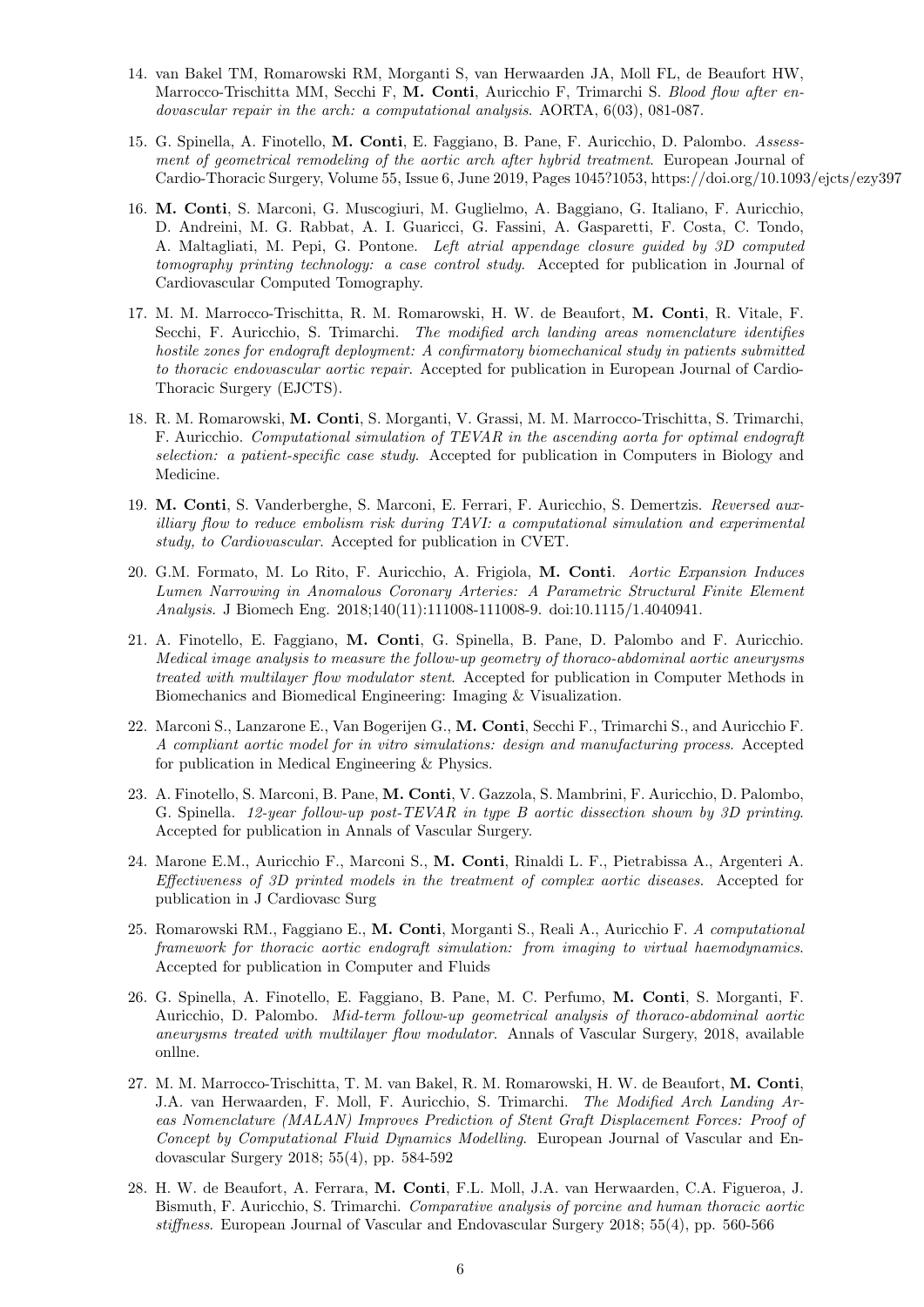- 29. M. Gallo, A. Putzu, M. Conti, S. Demertzis, E. Ferrari. Embolic protection devices for transcatheter aortic valve replacement. European Journal of Cardio-Thoracic Surgery, 2017; 53(6), 1118-1126.
- 30. H. de Beaufort, M. Coda, M. Conti, D. van Bakel, F. Nauta, E. Lanzarone, F. L. Moll, J. A. van Herwaarden, F. Auricchio, S. Trimarchi. Changes in aortic pulse wave velocity of four thoracic aortic stent grafts in an ex vivo porcine model. Accepted for publication in PLOS ONE.
- 31. H. de Beaufort, M. Conti, A. Kamman, F. Nauta, E. Lanzarone, F. L. Moll, J. A. van Herwaarden, F. Auricchio, S. Trimarchi. Stent Graft Deployment Increases Aortic Stiffness in an Ex-vivo Porcine Model. Annals of Vascular Research. Available on-line. DOI: [http:](http://dx.doi.org/10.1016/j.avsg.2017.04.024 ) [//dx.doi.org/10.1016/j.avsg.2017.04.024](http://dx.doi.org/10.1016/j.avsg.2017.04.024 )
- 32. A. Desyatova, J. MacTaggart, R. Romarowski, W. Poulson, M. Conti, A. V. Kamenskiy. Effect of Aging on Mechanical Stresses, Deformations, and Hemodynamics in Human Femoropopliteal Artery due to Limb Flexion. Biomechanics and modeling in mechanobiology, 2018; 17(1), 181- 189..
- 33. G. Alaimo, F. Auricchio, M. Conti, M. Zingales. Multi-objective optimization of Nitinol stent design. Medical Engineer & Physics 2017; 47: 13-24.
- 34. S. Marconi, E. Lanzarone, H. De Beaufort, M. Conti, S. Trimarchi, F. Auricchio. A novel insight on the role of entry tears in type B aortic dissection: pressure measurements in an in vitro 3D printed model. International Journal of Artificial Organs 2017; 40(10), pp. 563-574
- 35. X. Zou, M. Conti, P. Diez, F. Auricchio. A non-intrusive proper generalized decomposition scheme withapplication in biomechanics. Int J Numer Meth Engng. 2017;1-22.
- 36. H. de Beaufort, E. Cellitti, Q.M. de Ruiter, M. Conti, E. Cellitti, S. Trimarchi, F. Moll, C. Hazenberg, J. A. van Herwaarden. Midterm outcomes and evolution of gutter area after endovascular aneurysm repair with the chimney graft procedure. Journal of vascular surgery,  $2018$ ;  $67(1)$ , 104-112.
- 37. Foeke J.H. Nauta, Guido H.W. van Bogerijen, M. Conti, Chiara Trentin, Frans L. Moll, Joost A. Van Herwaarden, Ferdinando Auricchio, Santi Trimarchi. Pulsatile aortic strain and impact of thoracic endovascular repair in acute type B aortic dissection: preliminary results. AORTA, April 2017, Volume 5, Issue 2:42-52.
- 38. E.M. Marone, L.F. Rinaldi, S. Marconi, M. Conti, F. Auricchio, A. Pietrabissa, A. Argenteri. A 3D printed patient-specific model to assist decision making in endovascular treatment of thoracoabdominal aortic aneurysm. The Journal of Cardiovascular Surgery 2018; 59: 291-3
- 39. H. de Beaufort, F. Nauta, M. Conti, E. Cellitti, C. Trentin, E. Faggiano, G. van Bogerijen, F. Moll, J. A. van Herwaarden, F. Auricchio, A. Figueroa, S. Trimarchi. Extensibility and Distensibility of the Thoracic Aorta in Patients with Aneurysm. European Journal of Vascular and Endovascular Surgery (EJVES) 53(2), 199-205 (2017).
- 40. F. Nauta, H. de Beaufort, M. Conti, S. Marconi, A. Kamman, A. Ferrara, J. van Herwaarden, F. Moll, F. Auricchio, S. Trimarchi. Impact of Thoracic Endovascular Aortic Repair on Radial Strain in an Ex-vivo Porcine Model. European Journal of Cardio-Thoracic Surgery (EJCTS). Available online. doi:10.1093/ejcts/ezw393
- 41. G. Scalet, M. Conti, F. Auricchio. Computational analysis of advanced shape-memory alloy devices through a robust modeling framework. Shape Memory and Superelasticity, 3 (2), 109-123 (2017).
- 42. F. Nauta, G. van Bogerijen, C. Trentin, M. Conti, F. Auricchio, F. Moll, J. A. van Herwaarden, S. Trimarchi. Impact of Thoracic Endovascular Aortic Repair on Pulsatile Circumferential and Longitudinal Strain in Patients with Aneurysm. Journal of Endovascular Therapy, 24(2), 281-289 (2017).
- 43. M. Conti, M. Marconi, G. Campanile, A. Reali, D. Adami, R. Berchiolli, F. Auricchio. Patientspecific finite element analysis of popliteal stenting. Meccanica 52: 633-644 (2017)
- 44. S. Trimarchi, A. Kamman, C. Lomazzi, S. Segreti, M. Cova, C. De Vincentiis, A. Frigiola, L. Menicanti, M. Marrocco-Trischitta, V. Grassi, S. Morganti, M. Conti, F. Auricchio, V. Rampoldi. Activities at Thoracic Aortic Research Center, IRCCS Policlinico San Donato. European Heart Journal Supplements 2016 18 (suppl E): E57-E63.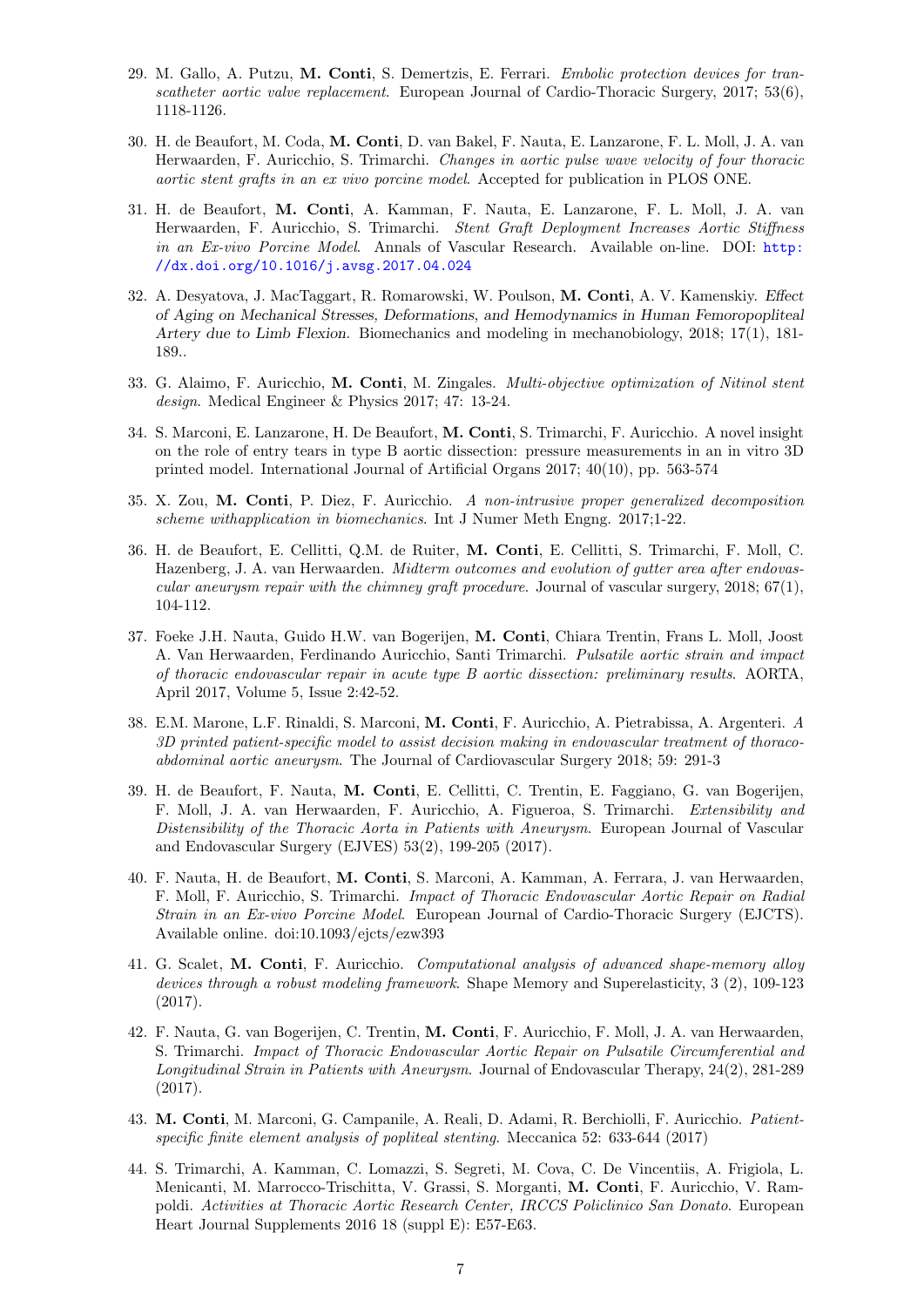- 45. F. Nauta, M. Conti, S. Marconi, A. Kamman, G. Alaimo, S. Morganti, A. Ferrara, J. van Herwaarden, F. Moll, F. Auricchio, S. Trimarchi. An Experimental Investigation of the Impact of Thoracic Endovascular Aortic Repair on Longitudinal Strain. European Journal of Cardio-Thoracic Surgery (EJCTS) 50(5), 955-961 (2016).
- 46. D. Gallo, A. Lefieux, S. Morganti, A. Veneziani, A. Reali, F. Auricchio, M. Conti, U. Morbiducci. A Patient-Specific Follow Up Study of the Impact of Thoracic Endovascular Repair (TEVAR) on Aortic Anatomy and on Post-Operative Hemodynamics. Computers and Fluids 141, 54-61 (2016)
- 47. M. Conti, C. Long, M. Marconi, R. Berchiolli, Y. Bazilevs, A. Reali. Carotid artery hemodynamics before and after stenting: a patient specific CFD study. Computers and Fluids 141, 62-74 (2016).
- 48. F. Auricchio, A. Constantinescu, M. Conti, G. Scalet. Fatigue of metallic stents: from clinical evidence to computational analysis. Annals of Biomedical Engineering 44(2): 287-301 (2016).
- 49. M. Ferraro, F. Auricchio, E. Boatti, G. Scalet, M. Conti, S. Morganti, A. Reali. An efficient finite element framework to assess flexibility performances of SMA self-expandable carotid artery stents. Journal of functional biomaterials 6.3 (2015): 585-597.
- 50. F. Auricchio, M. Conti, M. Ferraro, S. Morganti, A. Reali, R.L. Taylor. Innovative and efficient stent flexibility simulations based on Isogeometric Analysis. Computer Methods in Applied Mechanics and Engineering 295 (2015): 347-361.
- 51. F. Nauta, M. Conti, A. Kamman, G. van Bogerijen, J. Tolenaar, F. Auricchio, C Figueroa, J. van Herwaarden, F. Moll, S. Trimarchi. Biomechanical Changes after Thoracic Endovascular Aortic Repair in Type B Dissection: a Systematic Review. Journal of Endovascular Therapy 22: 918-933 (2015).
- 52. E. Gasparini, S. C. Tarantino, M. Conti, R. Biesuz, P. Ghigna, F. Auricchio, M. P. Riccardi, M. Zema. Geopolymers from low-T activated kaolin: implications for the use of alunite-bearing raw materials. Applied Clay Science 114: 530-539 (2015).
- 53. F. Auricchio, A. Constantinescu, M. Conti, G. Scalet. A computational approach for the lifetime prediction of cardiovascular balloon-expandable stents. International Journal of Fatigue 75: 69-79 (2015).
- 54. F. Auricchio, M. Conti, A. Ferrara, E. Lanzarone. A clinically applicable stochastic approach for non-invasive estimation of aortic stiffness using computed tomography data. IEEE Transactions on Biomedical Engineering; 62(1): 176-87 (2015).
- 55. G. H. W. van Bogerijen, F. Auricchio, M. Conti, A. Lefieux, A. Reali, A. Veneziani, J. L. Tolenaar, F. L. Moll, V. Rampoldi, S. Trimarchi, Aortic hemodynamics after thoracic endovascular aortic repair with the role of bird-beak. Journal of Endovascular Therapy; 21(6):791-802 (2014).
- 56. S. Morganti, M. Conti, M. Aiello, A. Valentini, A. Mazzola, A. Reali, F. Auricchio. Simulation of transcatheter aortic valve implantation through patient-specific finite element analysis: two *clinical cases.* Journal of Biomechanics;  $47(11)$ :  $2547-55$   $(2014)$ .
- 57. G.H.W. van Bogerijen, J.A. van Herwaarden, M. Conti, F. Auricchio, S. Trimarchi, F.L. Moll. Importance of dynamic aortic evaluation in planning TEVAR. Annals of cardiothoracic surgery 3.3: 300 (2014).
- 58. F. Auricchio, M. Conti, A. Lefieux, S. Morganti, A. Reali, F. Sardanelli, F. Secchi, S. Trimarchi, A. Veneziani. Patient-specific analysis of post-operative aortic hemodynamics: a focus on Thoracic Endovascular Repair (TEVAR). Computational Mechanics, 54(4): 943-953 (2014).
- 59. F. Auricchio, M. Conti, C. Ferrazzano, G. Sgueglia. A simple framework to generate 3D patientspecific model of coronary artery bifurcation from single-plane angiographic images. Computers in Biology and Medicine (2014) 44: 97-109
- 60. F. Auricchio, M. Conti, A. Ferrara. How constitutive model complexity can affect the capability to fit experimental data: a focus on human carotid arteries and extension/inflation data. Archives of Computational Methods in Engineering (ARCME), 21(3): 273-292 (2014).
- 61. G. van Bogerijen, J. L. Tolenaar, M. Conti, F. Auricchio, F. Secchi, F. Sardanelli, F. L. Moll, J. A. van Herwaarden, V. Rampoldi, S. Trimarchi. Contemporary role of computational analysis in thoracic aortic disease. Aorta 2013;1(3):171-181.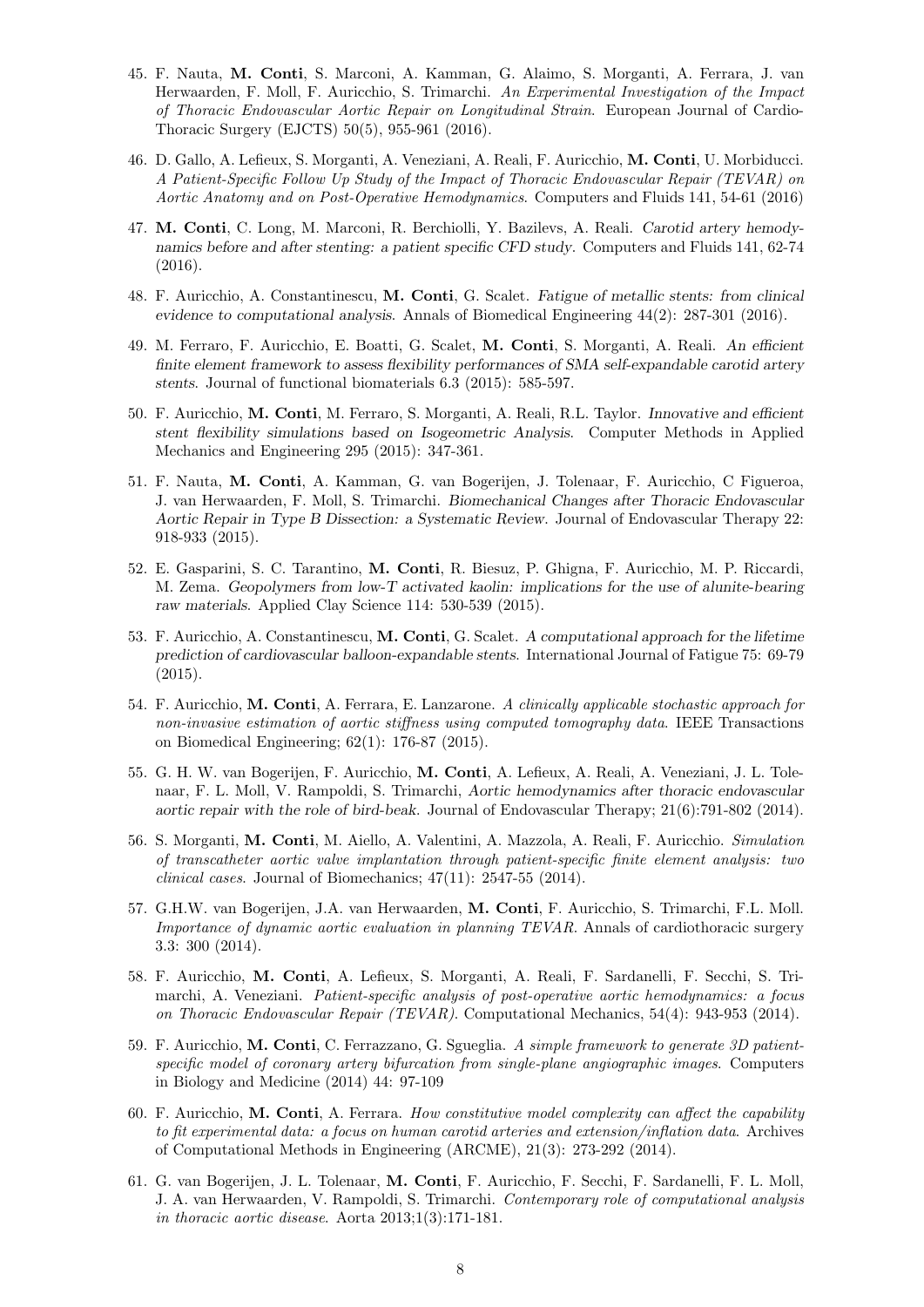- 62. F. Auricchio, M. Conti, S. Marconi, A. Reali, J. Tolenaar, S. Trimarchi. Patient-specific aortic endografting simulation: from diagnosis to prediction. Computers in Biology and Medicine, 43(4): 386-394 (2013)
- 63. G. De Santis, B. Trachet, M. Conti, M. De Beule, U. Morbiducci, P. Mortier, P. Segers, P. Verdonck, B. Verhegghe. A computational study of the hemodynamic impact of open vs. closed stent cell design in carotid artery stenting. Artificial Organs 2013 Jul;37(7):E96-106. doi: 10.1111/aor.12046. Epub 2013 Apr 12.
- 64. F. Auricchio, M. Conti, S. Morganti, A. Reali. Simulation of transcatheter aortic valve implantation: a patient-specific finite element approach. Computer Methods in Biomechanics and Biomedical Engineering 17(12):1347-57 (2014). DOI 10.1080/10255842.2012.746676
- 65. F. Auricchio, M. Conti, M. Ferraro, A. Reali. Evaluation of carotid stent scaffolding through patient-specific finite element analysis. International Journal of Numerical Methods in Biomedical Engineering, 28(10): 1043-1055 (2012)
- 66. H.A.F. Argente dos Santos, F. Auricchio, M. Conti. Fatigue Life Assessment of Cardiovascular Balloon-Expandable Stents - A Two-Scale Plasticity-Damage Model Approach. Journal of the Mechanical Behavior of Biomedical Materials, 15: 78-92 (2012)
- 67. F. Auricchio, M. Conti, A. Ferrara, S. Morganti, A. Reali. Patient-specific finite element analysis of carotid artery stenting: a focus on vessel modeling. International journal for numerical methods in biomedical engineering 29.6: 645-664 (2013).
- 68. F. Auricchio, M. Conti, A. Ferrara, S. Morganti, A. Reali. Patient-specific simulation of a stentless aortic valve implant: the impact of fibers on leaflet performance. Computer Methods in Biomechanics and Biomedical Engineering, 17(3): 277-285 (2014) (doi: 10.1080/10255842.2012.681645).
- 69. G. De Santis, M. Conti, B. Trachet, T. De Schryver, M. De Beule, J. Degroote, J. Vierendeels, F. Auricchio, P. Segers, P. Verdonck, B. Verhegghe, F. Auricchio. Hemodynamic impact of stentvessel (mal)apposition following carotid artery stenting: mind the gaps !. Computer Methods in Biomechanics and Biomedical Engineering, 16(6): 648-59 (2013) (doi: 10.1080/10255842.2011.629997)
- 70. P. Totaro, S. Morganti, C. L. Ngo Yon, R. Dore, M. Conti, F. Auricchio, M. Viganó. Computational Finite Element Analyses To Optimize Graft Sizing During Aortic Valve Sparing Procedure. The Journal of Heart Valve Disease 21:141-147 (2012)
- 71. F. Auricchio, M. Conti, S. Morganti, P. Totaro. A computational tool to support pre-operative planning of stentless aortic valve prosthesis. Medical Engineering & Physics, 33(10):1183-92 (2011).
- 72. M. Conti, D. Van Loo, F. Auricchio, M. De Beule, G. De Santis, B. Verhegghe, S. Pirrelli, A. Odero. Impact of carotid stent cell design on vessel scaffolding: a case study comparing experimental investigation and numerical simulations. Journal of Endovascular Therapy, 18(3): 397-406 (2011).
- 73. F. Auricchio, M. Conti, M. De Beule, G. De Santis, B. Verhegghe. Carotid Artery Stenting Simulation: from patient-specific images to Finite Element Analysis. Medical Engineering & Physics, 33(3): 281-289 (2011).
- 74. F. Auricchio, M. Conti, S. Morganti, S. Demertzis. Finite element analysis of aortic root dilation: a new procedure to reproduce pathology based on experimental data. Computer Methods in Biomechanics and Biomedical Engineering, 14(10): 875-882 (2011).
- 75. M. De Beule, P. Mortier, G. De Santis, M. Conti, P. Segers, P. Verdonck, and B. Verhegghe.A virtual product development strategy for minimally invasive medical devices. Trends Biomater. Artif. Organs, 24(1): 19-26 (2010).
- 76. F. Auricchio, M. Conti, S. Morganti, A. Reali. Shape Memory Alloy: from constitutive modelling to finite element analysis of stent deployment. Computer Modeling in Engineering & Sciences (CMES), 57 (2010).
- 77. F. Auricchio, M. Conti, S. Morganti, A. Reali. Shape Memory Alloys: Material Modeling and Device Finite Element Simulations. IUTAM Bookseries 24: 33-42 (2011).
- 78. M. Conti, M. De Beule, P. Mortier, D. Van Loo, P. Verdonck, F. Vermassen, P. Segers, B. Verhegghe, F. Auricchio. Nitinol Embolic Protection Filters: Design Investigation By Computational Tools. Journal of Materials Engineering and Performance, 18(5-6): 787-792 (2009).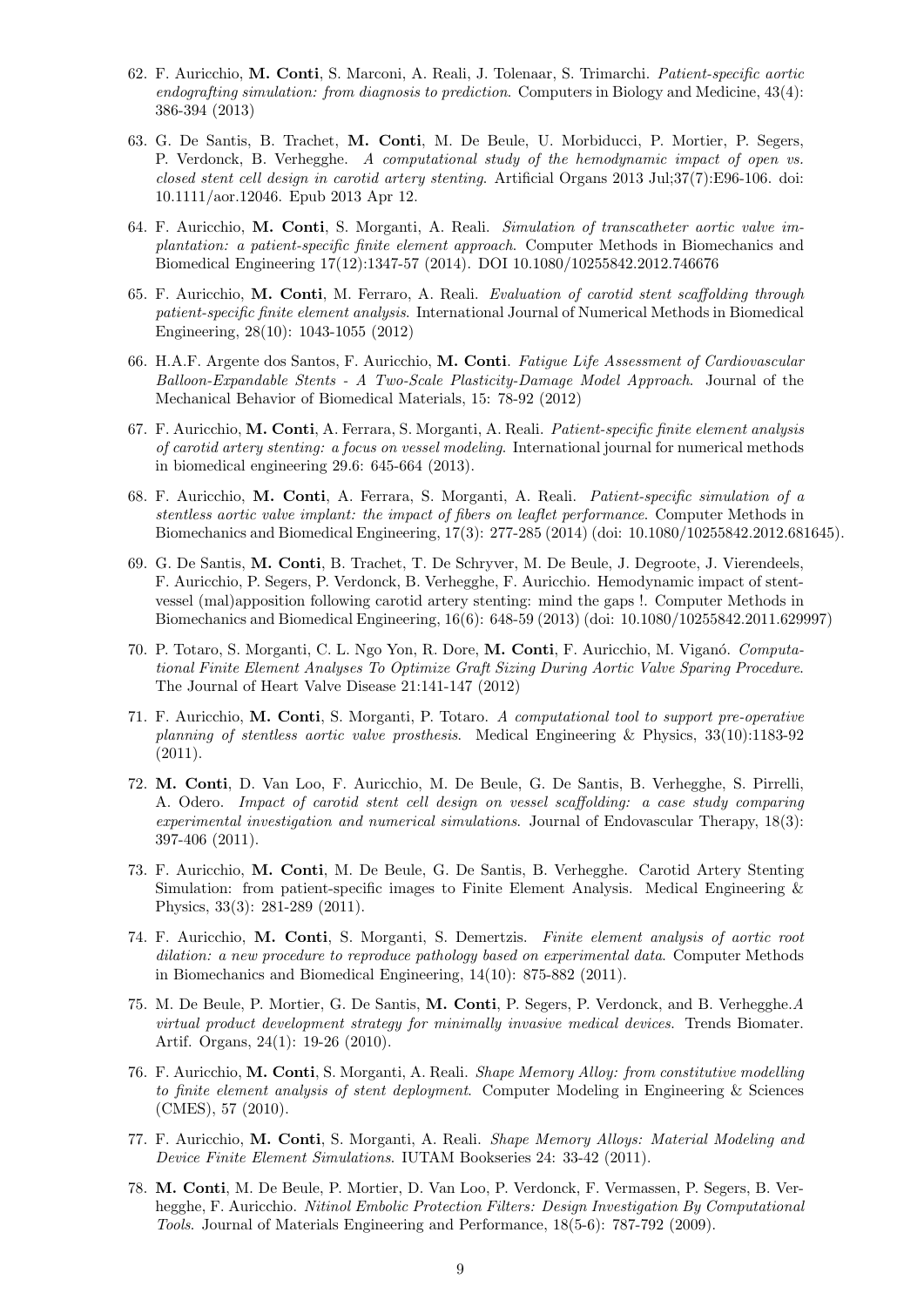### Book chapters

- 1. F. Auricchio, M. Conti, S. Morganti. Aortic biological prosthetic valve for open-surgery and percutaneous implant: procedure simulation and performance assessment. Studies in Mechanobiology, Tissue Engineering and Biomaterials (Springer book).
- 2. Auricchio Ferdinando, Boatti Elisa, M. Conti SMA biomedical application Book title: Shape memory alloy engineering: for aerospace, structural and other applications - Editors: Antonio Concilio, Leonardo Lecce, Vincenza Antonucci, Elio Sacco and Ferdinando Auricchio - Publisher: Elsevier.
- 3. Auricchio Ferdinando, Boatti Elisa, M. Conti Cardiovascular applications and computer-based design - Book title: Shape memory alloy engineering: for aerospace, structural and other applications - Editors: Antonio Concilio, Leonardo Lecce, Vincenza Antonucci, Elio Sacco and Ferdinando Auricchio - Publisher: Elsevier.
- 4. Lefieux, A., Auricchio, F., M. Conti, Morganti, S., Reali, A., Trimarchi, S., Veneziani, A. (2016). Computational Study of Aortic Hemodynamics: From Simplified to Patient-Specific Geometries. In Advances in Computational Fluid-Structure Interaction and Flow Simulation (pp. 397-407). Springer International Publishing.
- 5. Computational methods in cardiovascular mechanics. F. Auricchio, M. Conti, A. Lefieux, S. Morganti, A. Reali, G. Rozza, A. Veneziani. In Cardiovascular Mechanics Edited by Michel R. Labrosse. CRC Press. Taylor & Francis Group. ISBN 9781138197237
- 6. E. Lanzarone, S. Marconi, M. Conti, F. Auricchio, I. Fassi, F. Modica, C. Pagano and G. Pourabdollahian. Hospital Factory for Manufacturing Customized, Patient Specific 3D Anatomo-Functional Models and Prostheses
- 7. E. Faggiano, G. Spinella, M. Fedele, A. Finotello, M. Conti, B. Pane, M. C. Perfumo, F. Auricchio, D. Palombo. The Theoretical And Experimental Basis Of The Multilayer Flow Modulator. The current role of multilayer flow modulator stents in complex aortic pathology. PALOMBO D., PANE B., SPINELLA G. I edizione (2017). ISBN: 978-88-7711-891-2
- 8. van Bakel, T. M. J., Nauta, F. J. H., Conti, M., Romarowski, R., Morganti, S., van Herwaarden, J. A., ... & Trimarchi, S. (2019). Novel Understanding on Thoracic Aortic Diseases from Bioengineering Concepts. In Surgical Management of Aortic Pathology (pp. 141-148). Springer, Vienna.

### International conference proceedings: - recent and selected

- 1. Zou, X., Diez, P., Conti, M., Auricchio, F.Towards a non-intrusive Proper Generalized Decomposition scheme for model order reduction (2016) ECCOMAS Congress 2016 - Proceedings of the 7th European Congress on Computational Methods in Applied Sciences and Engineering, 2, pp. 4248-4262.
- 2. C. Trentin, E. Faggiano, M. Conti, F. Auricchio. An automatic tool for thoracic aorta segmentation and 3D geometric analysis in Image and Signal Processing and Analysis (ISPA), 2015 9th International Symposium on , pp.60-65, 7-9 Sept. 2015 doi: 10.1109/ISPA.2015.7306033
- 3. E. Lanzarone, F. Auricchio, M. Conti, A. Ferrara. Bayesian Estimation of the Aortic Stiffness based on Non-Invasive Computed Tomography Images. Bayesian Statistics from Methods to Models and Applications from BAYSM 2014. ISSN 2194-1009

# 6 Invited seminars/talks

- recent and selected

- 1. L'analisi fluido-dinamica (CFD) nella patologia dell'arteria poplitea. National congress of Società Italiana di Chirurgia Vascolare ed endovascolare (SICVE). Florence (IT), 17-19, October, 2019.
- 2. Effectiveness of 3D printed models in the treatment of complex aortic diseases.  $11^{th}$  meeting pf European Society of Vascular Biomechanics. Strasbourg (FR), 17-19, October, 2019.
- 3. Prototipazione rapida da immagini per una medicina personalizzata. GRUPPO NAZIONALE DI BIOINGEGNERIA - XXXVII Scuola Annuale, Bressanone (IT), September, 2019)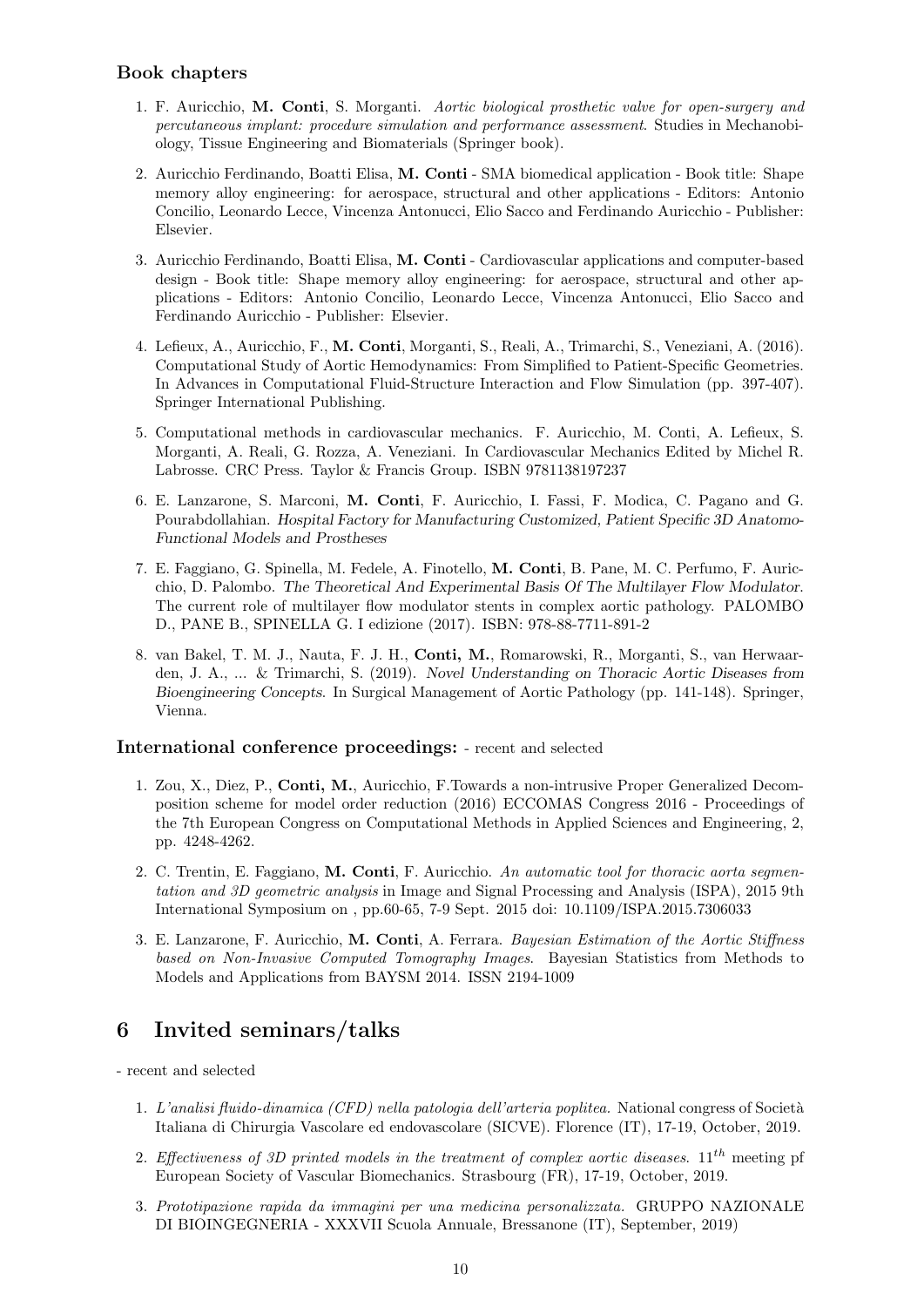- 4. Biomechanical simulations and 3D printing for endovascular device testing. 2° Annual Meeting 3Rs in Italian Universities. 20-21 June 2019, Genoa, IT.
- 5. Material testing and mechanical modelling in bioprinting. THE EUROPEAN CELLINK COL-LABORATIVE PARTNERSHIP CONFERENCE (10 May 2019, Milan, Italy).
- 6. Simulazioni dello stent coperto popliteo: dalle immagini mediche al trattamento chirurgico. Workshop Gore, Sorrento (IT), 1 December, 2017)
- 7. Simulations for endovascular surgery: from medical images to clinical reality through computational and experimental biomechanics. (Leibniz Universitat Hannover, Hannover (DE), 27 November, 2017)
- 8. Simulation of endovascular surgery: from medical images to clinical reality through computational and experimental biomechanics. (Politecnico di Torino, Turin (IT), 8 April, 2016)

# 7 Contributions to international conferences

- recent and selected

- 1. M. Conti et al. Particle tracking in the carotid circulation to estimate risk of Amaurosis Fugax. ICBT Hannover, November 2019.
- 2. I. Genta, E. Chiesa, D. Pasini, R. Dorati, T. Modena, F. Scocozza, M. Conti, F. Auricchio, B. Conti.  $\gamma PGA$  based hydrogels for 3D bioprinting. First International Conference on Materials, Mimicking, Manufacturing from and for Bio Application (BioM&M). Milan, 27-29 June 2018.
- 3. F. Scocozza, S. Marconi, V. Fantini, M. Bordoni, C. Cereda, F. Auricchio, M. Conti. 3D printing of hydrogel-based bio-ink: a protocol for parameter setting and effectiveness evaluation. First International Conference on Materials, Mimicking, Manufacturing from and for Bio Application (BioM&M). Milan, 27-29 June 2018.
- 4. M. Conti, S. Vandenberghe, R. Romarowski, S. Morganti, E. Faggiano, S. Demertzis and F. Auricchio. Hemodynamic shield for endovascular aortic embolization: in vitro and in silico analysis. IACM Finite Elements in Flow (FEF) Problems Conference. Rome (IT), 5-7 April, 2017
- 5. M. Conti, S. Vandenberghe, S. Marconi, E. Ferrari, S. Demertzis and F. Auricchio. Assessment of intraprocedural embolization in TAVI: an in vitro approach. 31st Annual Meeting of European Association of Cardio-Thoracic Surgery (EACTS), 7-11 October 2017, in Vienna, Austria.
- 6. M. Conti, S. Vandenberghe, R. Romarowski, S. Marconi, S. Morganti, E. Ferrari, S. Demertzis, F. Auricchio. Design of embolic protection during Transcatheter Aortic Valve Implant (TAVI): integration of in-vitro and in-silico analysis. ICBT 2017: 3rd International Conference on Biomedical Technology, Hannover, 6-8 November 2017

# 8 Post Lauream courses

- 03-15 June 2012: CFM-FSI Computational Fluid Mechanics and Fluid-Structure Interaction: A Short Course (Rome, Italy).
- 23-25 November 2011: Course about VTK and Paraview for advanced visualization in technology and science (CILEA, Segrate (MI), Italy).
- 20-21 July 2010: ESB2010 Tutorials on arterial mechanics (The University of Edinburgh, Edinburgh, Scotland).
- 20-21 January 2010: Introduction to Python and Scripting in Abaqus (Ghent University, Ghent, Belgium).
- 3-4 December 2008: basic course AIM: fatigue in metallic materials (Associazione Italiana Metallurgia, Milan, Italy).
- 15-19 September 2008: smart wearable devices for human health and safety (XXVII Scuola Annuale di Bioingegneria, Bressanone (PD), Italy).

# 9 Others

• co-founder of P4P srl (<https://www.registroaziendecommerciali.com/settore/p4p-srl-101389>)